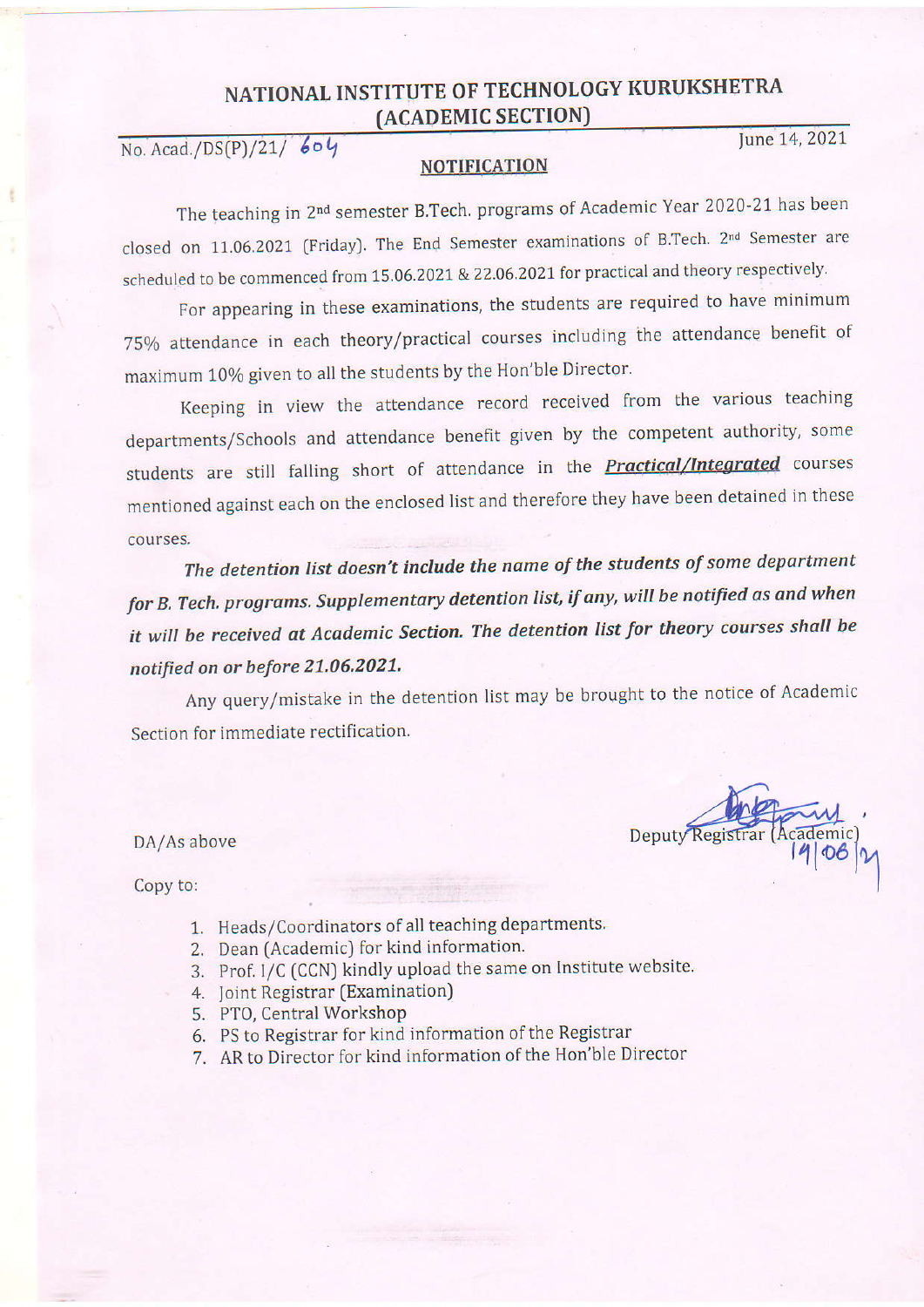# **Practical Detained List of June, 2021**

| Civil Engg. B.Tech. (2nd Semester) |  |
|------------------------------------|--|
|------------------------------------|--|

| Sr. No.   Roll No.   Name |                        | (Detained in Subject)<br><b>Subject Code</b> | Attendance |
|---------------------------|------------------------|----------------------------------------------|------------|
|                           | 12011195 ADITI BHAUMIK | $CELR-12$                                    |            |

Deputy Registrar (Academic)  $1406.2021$ ĨŤ